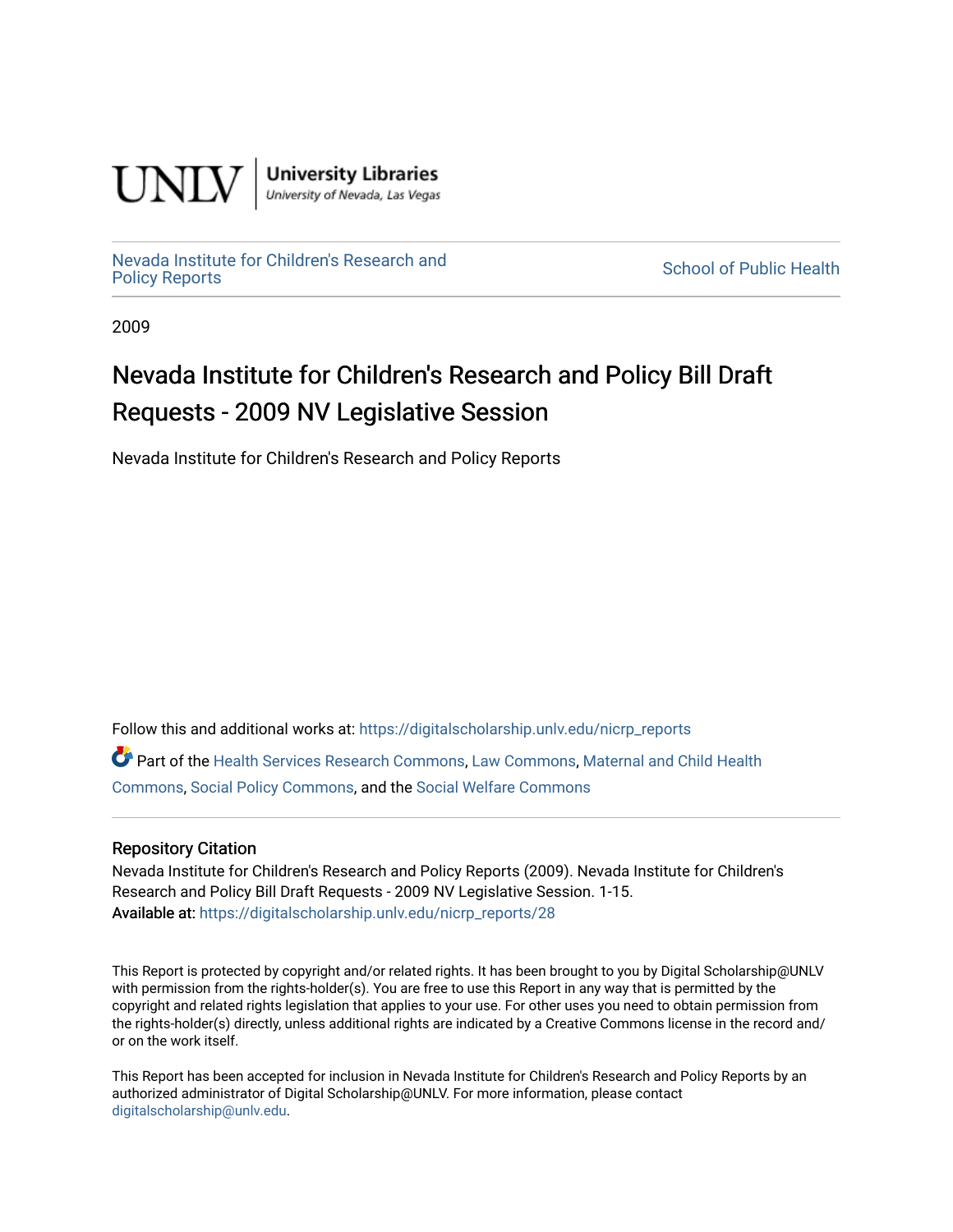| Nevada Institute for Children's Research and Policy |                                                          |                                                                                                                                    |                                                                        |                        |  |  |
|-----------------------------------------------------|----------------------------------------------------------|------------------------------------------------------------------------------------------------------------------------------------|------------------------------------------------------------------------|------------------------|--|--|
|                                                     | <b>Bill Draft Requests - 2009 NV Legislative Session</b> |                                                                                                                                    |                                                                        |                        |  |  |
|                                                     | *JSR= Joint Standing Rule                                |                                                                                                                                    |                                                                        |                        |  |  |
|                                                     |                                                          | A complete list of Bill Draft Requests (BDRs) are available on the NV State Legislature homepage at www.leg.state.nv.us            |                                                                        |                        |  |  |
| Bill #                                              | <b>BDR</b>                                               | <b>Description</b>                                                                                                                 | <b>Requestor</b>                                                       | <b>Status</b>          |  |  |
|                                                     |                                                          |                                                                                                                                    |                                                                        |                        |  |  |
| <b>Child Welfare</b>                                |                                                          |                                                                                                                                    |                                                                        |                        |  |  |
| <b>Passed Bills</b>                                 |                                                          |                                                                                                                                    |                                                                        |                        |  |  |
| <b>AB76</b>                                         | 332                                                      | Revises provisions relating to foster care to<br>ensure compliance with the federal Adam<br>Walsh Act.                             | Division of Child and Family<br>Services - Health & Human<br>Services  | 5/22-APPROVED- Ch 145  |  |  |
| <b>AB89</b>                                         | 334                                                      | Revises provisions governing the regulation<br>of licensed child care facilities.                                                  | Division of Child and Family<br>Services - Health & Human<br>Services  | 05/26-APPROVED- Ch 233 |  |  |
| <b>AB103</b>                                        | 102                                                      | Clarifies the role of the Child Welfare<br>Specialist in the Audit Division of the<br>Legislative Counsel Bureau.                  | Assemblywoman Leslie                                                   | 03/12-APPROVED-Ch2     |  |  |
| <b>AB227</b>                                        | 187                                                      | Makes various changes concerning licensing<br>of child-placing agencies.                                                           | Assembly Committee on<br><b>Health &amp; Human Services</b>            | 05/29-APPROVED- Ch 332 |  |  |
| <b>AB294</b>                                        | 570                                                      | Directs the Legislative Commission to<br>conduct an interim study concerning group<br>homes.                                       | Assemblywoman<br>Kirkpatrick                                           | 05/28-APPROVED- Ch 298 |  |  |
| <b>AB337</b>                                        | 593                                                      | Revises provisions concerning drug-<br>endangered children.                                                                        | Assemblywoman Leslie                                                   | 05/29-APPROVED- Ch 340 |  |  |
| <b>AB364</b>                                        | 1092                                                     | Revises provisions related to foster care.                                                                                         | Assemblywoman<br>Mastroluca                                            | 05/19-APPROVED- Ch 111 |  |  |
| <b>AB500</b>                                        | 1156                                                     | Revises provisions relating to the termination<br>of parental rights.                                                              | Assembly Committee on<br>Judiciary                                     | 05/28-APPROVED- Ch 314 |  |  |
| SB <sub>3</sub>                                     | 213                                                      | Creates the Legislative Committee on Child<br>Welfare and Juvenile Justice.                                                        | Legislative Committee on<br><b>Health Care</b>                         | 06/04-APPROVED-Ch 452  |  |  |
| <b>SB342</b>                                        | 478                                                      | Revises provisions governing the relatives<br>with whom a child may be placed in<br>temporary custody.                             | Interim Study on the<br>Placement of Children in<br><b>Foster Care</b> | 05/11- APPROVED- Ch 65 |  |  |
| <b>SB343</b>                                        | 477                                                      | Creates a mechanism for prioritizing access<br>to services for families involved in the child<br>welfare system.                   | Interim Study on the<br>Placement of Children in<br><b>Foster Care</b> | 05/18-APPROVED-Ch 90   |  |  |
| <b>SB344</b>                                        | 475                                                      | Creates an interagency committee to evaluate<br>and strengthen collaboration between<br>community agencies, partners and the child | Interim Study on the<br>Placement of Children in<br><b>Foster Care</b> | 05/11-APPROVED-Ch 66   |  |  |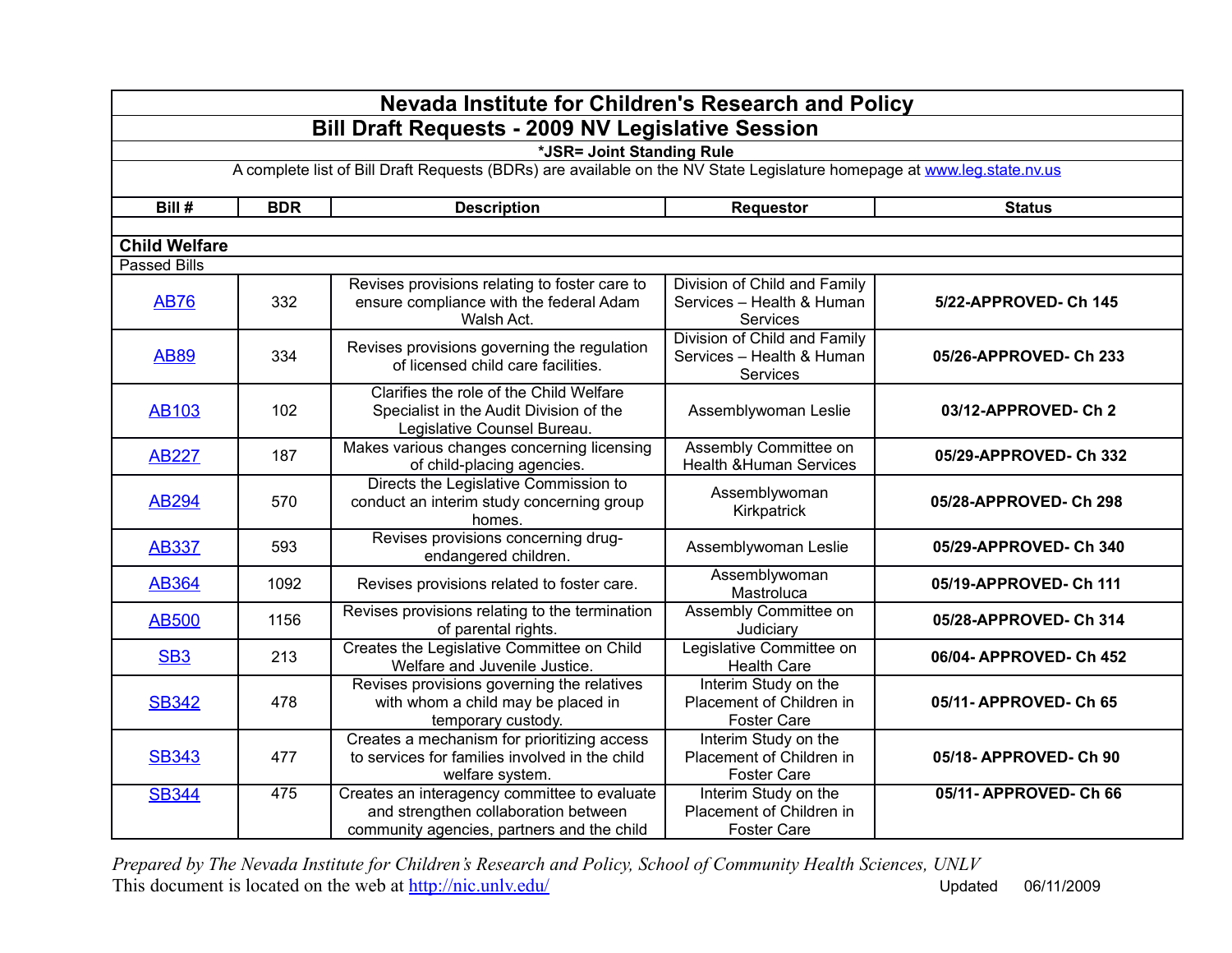|                                          |      | welfare system regarding current child welfare<br>practices.                                                                                                                               |                                                                                |                                                |  |
|------------------------------------------|------|--------------------------------------------------------------------------------------------------------------------------------------------------------------------------------------------|--------------------------------------------------------------------------------|------------------------------------------------|--|
| SCR4                                     | 476  | SCR: Encourages child welfare agencies to<br>develop a child-centered safety approach for<br>removal of children from their homes.                                                         | Interim Study on the<br>Placement of Children in<br><b>Foster Care</b>         | 5/01- ENROLLED - File No. 60                   |  |
| <b>Failed Bills</b>                      |      |                                                                                                                                                                                            |                                                                                |                                                |  |
| <b>AB83</b>                              | 333  | Revises provisions governing the plan of safe<br>care for infants born affected by legal prenatal<br>drug abuse.                                                                           | Division of Child and Family<br>Services - Health & Human<br>Services          | 04/11- JSR 14.3.1 No Further Action<br>Allowed |  |
| <b>SB86</b>                              | 361  | Revises provisions governing the removal<br>and placement of children in foster care.                                                                                                      | Division of Child and Family<br>Services - Health and<br><b>Human Services</b> | 04/22- JSR 14.3.2 No Further Action<br>Allowed |  |
| <b>SB292</b>                             | 1025 | Enacts certain provisions of the Uniform<br>Representation of Children of Abuse, Neglect,<br>and Custody Proceedings Act.                                                                  | Senator Admodel                                                                | 05/16- JSR 14.3.3 No Further Action<br>Allowed |  |
| <b>SB293</b>                             | 701  | Requires a court order for certain medical<br>treatment for foster children                                                                                                                | Senator Cegavske                                                               | Failed to pass                                 |  |
| <b>SB341</b>                             | 479  | Revises provisions governing qualification for<br>the kinship care program.                                                                                                                | Interim Study on the<br>Placement of Children in<br><b>Foster Care</b>         | Failed to pass                                 |  |
| <b>SB405</b>                             | 1255 | Makes a supplemental appropriation to the<br>Department of Health and Human Services<br>for unanticipated shortfalls in Fiscal Year<br>2008-2009 for additional child care services.       | Department of<br>Administration                                                | Failed to pass                                 |  |
| <b>SB407</b>                             | 1257 | Makes a supplemental appropriation to the<br>Department of Health and Human Services<br>for unanticipated shortfalls in Fiscal Year<br>2008-2009 for rural child welfare costs.            | Department of<br>Administration                                                | Failed to pass                                 |  |
| Bill Draft Requests (never became bills) |      |                                                                                                                                                                                            |                                                                                |                                                |  |
| W                                        | 777  | Revises provisions concerning certain<br>guardians                                                                                                                                         | Senator Breeden                                                                | Withdrawn                                      |  |
|                                          | 1144 | Revises provisions governing the granting of<br>the right to visit a child to grandparents and<br>great-grandparents of the child.                                                         | Senate Committee on<br>Judiciary                                               |                                                |  |
|                                          | 1254 | Makes a supplemental appropriation to the<br>Department of Health and Human Services<br>for unanticipated shortfalls in Fiscal Year<br>2008-2009 for the increased cost of foster<br>care. | Department of<br>Administration                                                |                                                |  |
| <b>Education</b>                         |      |                                                                                                                                                                                            |                                                                                |                                                |  |
| <b>Passed Bills</b>                      |      |                                                                                                                                                                                            |                                                                                |                                                |  |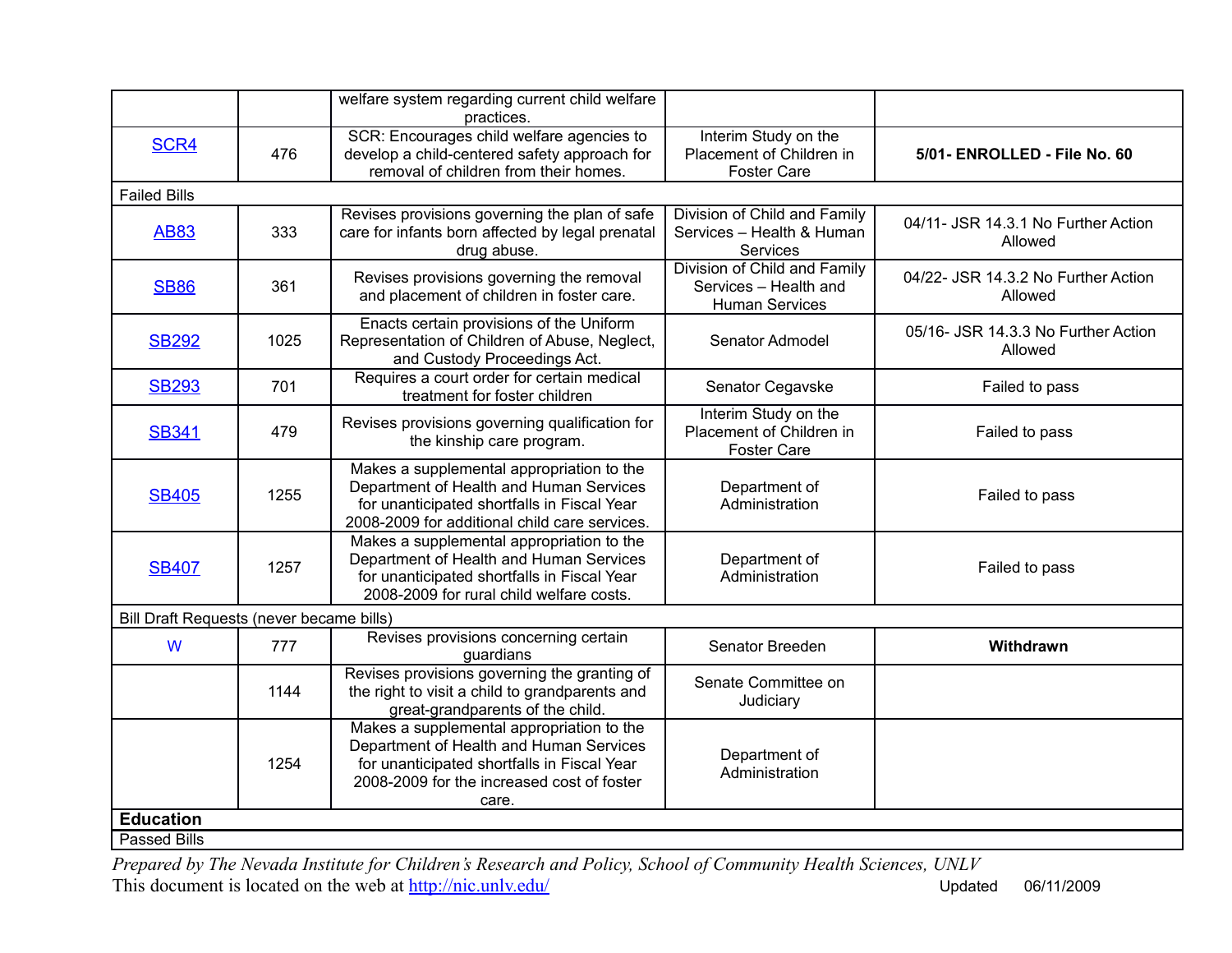| <b>AB13</b>  | 295  | Revises provisions governing expenditures<br>for textbooks, instructional supplies and<br>instructional hardware.                                                            | Legislative Committee on<br>Education         | 05/26- APPROVED- Ch 229 |
|--------------|------|------------------------------------------------------------------------------------------------------------------------------------------------------------------------------|-----------------------------------------------|-------------------------|
| <b>AB14</b>  | 294  | Revises provisions governing testing and<br>reporting of results of pupils.                                                                                                  | Legislative Committee on<br>Education         | 05/18- APPROVED- Ch 93  |
| <b>AB26</b>  | 411  | Increases the time allowed for notice of<br>renewal of a charter school and clarifies<br>provisions governing exemptions for charter<br>schools from performance monitoring. | Washoe County School<br><b>District</b>       | 05/26-APPROVED-Ch 231   |
| <b>AB56</b>  | 635  | Revises provisions governing pupils with<br>disabilities                                                                                                                     | <b>Clark County School</b><br><b>District</b> | 05/26-APPROVED-Ch 232   |
| <b>AB96</b>  | 441  | Revises provisions governing the<br>qualifications for a Millennium Scholarship.                                                                                             | Office of the Governor                        | 05/06- APPROVED- Ch 38  |
| <b>AB100</b> | 424  | Makes various changes regarding charter<br>schools.                                                                                                                          | Department of Education                       | 05/26-APPROVED-Ch 234   |
| <b>AB154</b> | 143  | Revises provisions governing policies of<br>school districts relating to criminal gang<br>activity.                                                                          | Assemblyman Munford                           | 05/28-APPROVED-Ch 282   |
| <b>AB191</b> | 827  | Extends provisions relating to certain physical<br>examinations given to children in schools.                                                                                | Assemblyman Denis                             | 05/28- APPROVED- Ch 285 |
| <b>AB243</b> | 670  | Provides for parental involvement leave for<br>parents who work during school hours                                                                                          | Assemblywoman<br>Mastroluca                   | 05/28 APPROVED- Ch 292  |
| <b>AB348</b> | 621  | Enacts provisions relating to education to<br>address achievement gaps.                                                                                                      | Assemblyman Munford                           | 05/28-APPROVED-Ch 304   |
| <b>AB359</b> | 1024 | Revises provisions governing educational<br>personnel who work with persons with autism.                                                                                     | Assemblywoman Woodbury                        | 05/29- APPROVED- Ch 342 |
| <b>AB393</b> | 527  | Makes various changes to encourage<br>parental involvement in public schools.                                                                                                | Assemblywoman Smith                           | 05/22- APPROVED- Ch 162 |
| <b>AB425</b> | 817  | Revises provisions governing licensure of<br>certain educational personnel.                                                                                                  | Assemblywoman Dondero<br>Loop                 | 05/22- APPROVED- Ch 166 |
| <b>AB428</b> | 985  | Makes various changes relating to education.                                                                                                                                 | Assemblywoman Dondero<br>Loop                 | 05/19-APPROVED-Ch 130   |
| <b>AB429</b> | 855  | Revises provisions governing the required<br>minimum expenditures for textbooks,<br>instructional supplies, and instructional<br>hardware.                                   | Assemblywoman Smith and<br>Assemblyman Hardy  | 05/19-APPROVED-Ch 131   |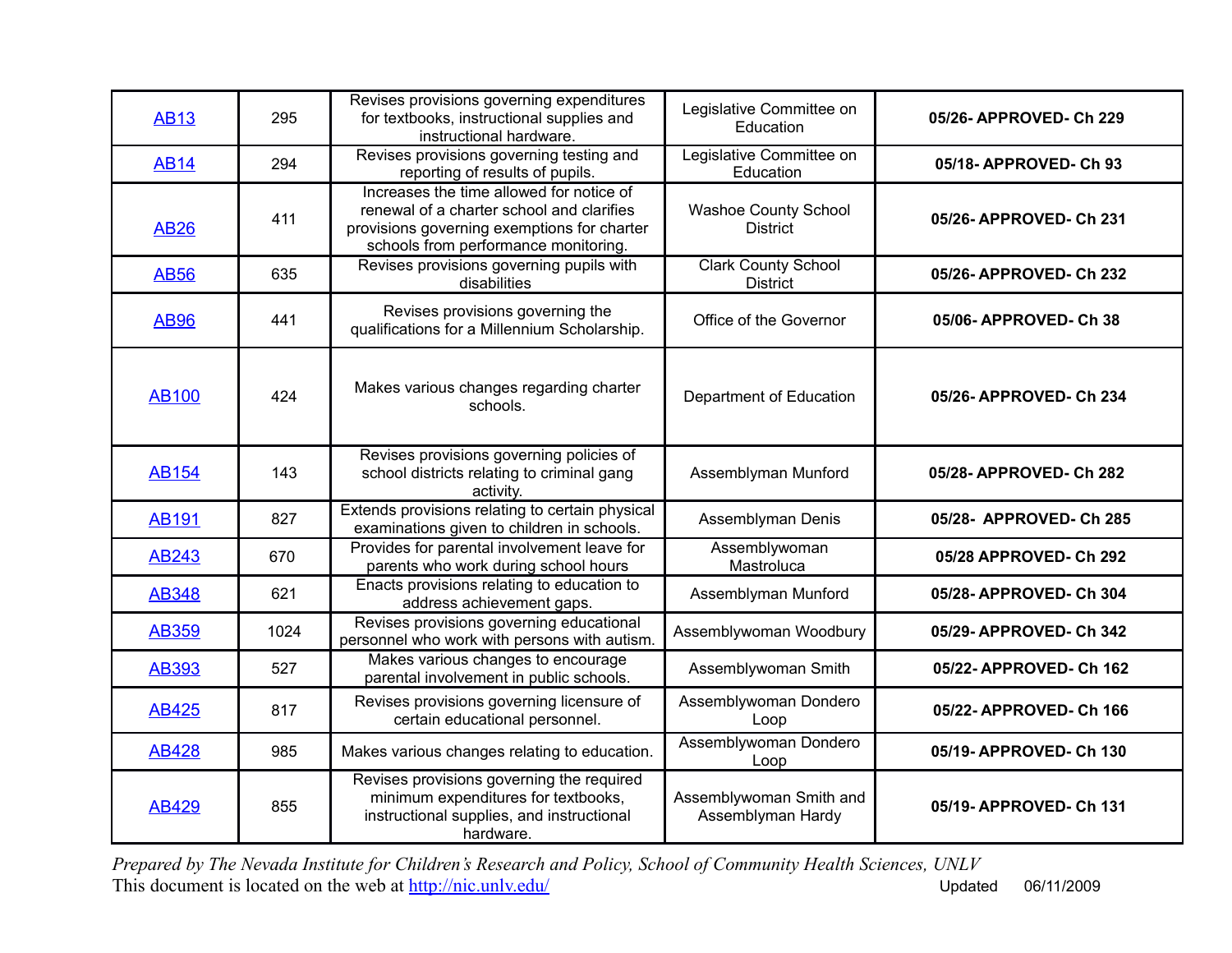| <b>AB487</b>     | 780      | Revises provisions governing pupils enrolled<br>in secondary schools                                                                                                               | Assembly Committee on<br>Education                                            | 05/28- APPROVED- Ch 311      |
|------------------|----------|------------------------------------------------------------------------------------------------------------------------------------------------------------------------------------|-------------------------------------------------------------------------------|------------------------------|
| <b>AB488</b>     | 782      | Revises provisions governing educational<br>personnel.                                                                                                                             | Assembly Committee on<br>Education                                            | 05/29- APPROVED- Ch 346      |
| <b>AB533</b>     | 1251     | Makes a supplemental appropriation to the<br>Distributive School Account for unanticipated<br>shortfalls in Fiscal Year 2008-2009 in certain<br>tax revenue.                       | Department of<br>Administration                                               | 04/28- APPROVED- Ch 17       |
| <b>AB563</b>     | 1322     | Ensures sufficient funding for K-12 public<br>education for the 2009-2011 biennium.                                                                                                | Assembly Committee on<br>Ways and Means                                       | 06/01-APPROVED-Ch 389        |
| <b>SB12</b>      | 299      | Revises provisions governing the<br>Commission on Educational Excellence.                                                                                                          | Legislative Committee on<br>Education                                         | 05/12- APPROVED- Ch 71       |
| <b>SB61</b>      | 504      | Authorizes a school district to access its<br>mitigation fund under certain circumstances<br>and use the money for certain expenditures.                                           | Eureka County                                                                 | 05/18-APPROVED-Ch 82         |
| <b>SB62</b>      | 426      | Revises provisions governing financial<br>support of school system apportionments and<br>allowances from the DSA to enlarge the<br>definition of "special education program unit." | Department of Education                                                       | 05/26- APPROVED- Ch 203      |
| <b>SB77</b>      | 696 (34) | Provides for the establishment of programs of<br>teen mentoring in public schools                                                                                                  | Nevada Youth Legislative<br><b>Issues Forum</b>                               | 05/22- APPROVED- Ch 180      |
| <b>SB185</b>     | 742      | Requires school districts to transition to using<br>non-toxic cleaning products.                                                                                                   | Senator Copening                                                              | 05/26- APPROVED- Ch 244      |
| <b>SB209</b>     | 1097     | Revises provisions concerning the Governor<br>Guinn Millennium Scholarship Program.                                                                                                | Senator Lee                                                                   | 05/22- APPROVED- Ch 192      |
| <b>SB303</b>     | 186      | Enacts Interstate Compact on Educational<br><b>Opportunity for Military Children</b>                                                                                               | Senator Nolan                                                                 | 06/04 - APPROVED- Ch 463     |
| <b>SB389</b>     | 807      | Revises provisions relating to accountability in<br>public schools.                                                                                                                | Senate Committee on<br><b>Health and Education</b>                            | 06/03-APPROVED-Ch 422        |
| <b>SB391</b>     | 1221     | Revises provisions governing charter schools.                                                                                                                                      | Senate Committee on<br><b>Health and Education</b>                            | 05/12- APPROVED- Ch 75       |
| <b>SB428</b>     | 1303     | Revises provisions governing the<br>administration of the Millennium<br>Scholarship program.                                                                                       | Senate Committee on<br>Finance                                                | 05/28-APPROVED-Ch 277        |
| ACR <sub>2</sub> | 301      | Revises provisions governing the system of<br>public education in this State.                                                                                                      | Legislative Committee on<br>Education                                         | 05/22- ENROLLED- File No. 89 |
| <b>ACR25</b>     | 1243     | ACR: Congratulates the first graduating class<br>of the Andre Agassi College Preparatory<br>Academy and commends Andre Agassi for his                                              | Assembly Committee on<br>Elections, Procedures,<br>Ethics, and Constitutional | 04/09- ENROLLED- File No. 46 |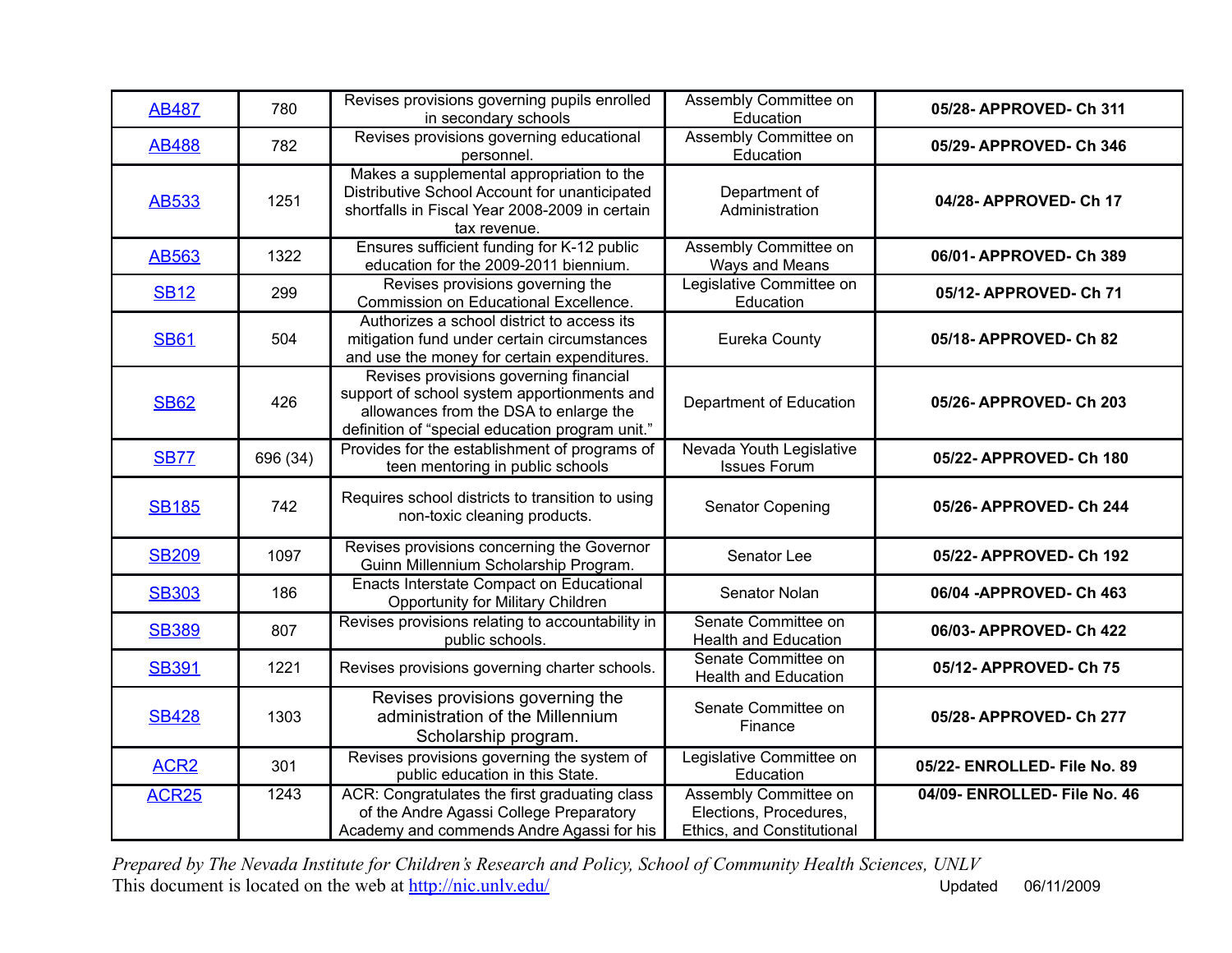|                     |      | philanthropy and vision.                                                                                         | Amendments                                    |                                                |
|---------------------|------|------------------------------------------------------------------------------------------------------------------|-----------------------------------------------|------------------------------------------------|
| <b>ACR27</b>        | 557  | ACR: Honors the Nevada Parent Teacher<br>Association for its dedicated service in<br>Nevada.                     | Assemblyman Denis                             | 04/09- ENROLLED- File No. 48                   |
| <b>SCR7</b>         | 806  | Urges public schools to institute evidence-<br>based measures to maximize learning<br>opportunities.             | Senator Wiener                                | 02/18- ENROLLED- File No. 10                   |
| <b>SCR12</b>        | 697  | Urges the Department of Education to employ<br>a full-time physical education coordinator                        | Senator Wiener                                | 03/05- ENROLLED- File No. 22                   |
| <b>SCR27</b>        | 1002 | SCR: Honors in Pre-K-16 for services they<br>provide to students and all of Nevada.                              | Senator Woodhouse<br>Assemblyman Denis        | 05/11 ENROLLED- File No. 63                    |
| <b>Failed Bills</b> |      |                                                                                                                  |                                               |                                                |
| AB <sub>5</sub>     | 303  | Revises provisions governing safe and<br>respectful learning environments in public<br>schools.                  | Legislative Committee on<br>Education         | 04/11- JSR 14.3.1 No Further Action<br>Allowed |
| <b>AB11</b>         | 388  | Revises provisions governing the Governor<br>Guinn Millennium Scholarship Program.                               | Assemblyman Settelmeyer                       | 04/11- JSR 14.3.1 No Further Action<br>Allowed |
| <b>AB19</b>         | 296  | Revises provisions governing education and<br>makes appropriations.                                              | Legislative Committee on<br>Education         | 04/11- JSR 14.3.1 No Further Action<br>Allowed |
| <b>AB55</b>         | 634  | <b>Creates the Public Education Stabilization</b><br>Fund                                                        | <b>Clark County School</b><br><b>District</b> | Failed to pass                                 |
| <b>AB126</b>        | 69   | Makes various changes concerning persons<br>who commit certain sexual offenses against<br>pupils or students.    | Assemblyman Grady<br>(by request)             | 04/11- JSR 14.3.1 No Further Action<br>Allowed |
| <b>AB134</b>        | 253  | Makes an appropriation to the Greater Las<br>Vegas After-School All-Stars for certain after-<br>school programs. | Assembly Committee on<br>Ways and Means       | Failed to pass                                 |
| <b>AB145</b>        | 815  | Requires schools to provide access to their<br>athletic fields to nonprofit youth sport<br>programs.             | Assemblyman Hambrick                          | Failed to pass                                 |
| <b>AB155</b>        | 142  | Makes changes concerning programs of<br>multicultural education.                                                 | Assemblyman Munford                           | 04/11- JSR 14.3.1 No Further Action<br>Allowed |
| <b>AB158</b>        | 205  | Makes various changes to provisions relating<br>to education                                                     | Assemblyman Cobb                              | Failed to pass                                 |
| <b>AB181</b>        | 550  | Revises provisions governing charter schools.                                                                    | Assemblywoman Smith                           | Failed to pass                                 |
| <b>AB211</b>        | 144  | Makes certain changes concerning meetings<br>of boards of trustees of school districts.                          | Assemblyman Munford                           | 04/11- JSR 14.3.1 No Further Action<br>Allowed |
| <b>AB212</b>        | 141  | Makes changes concerning prescription of<br>code of honor for certain high school pupils.                        | Assemblyman Munford                           | 04/11- JSR 14.3.1 No Further Action<br>Allowed |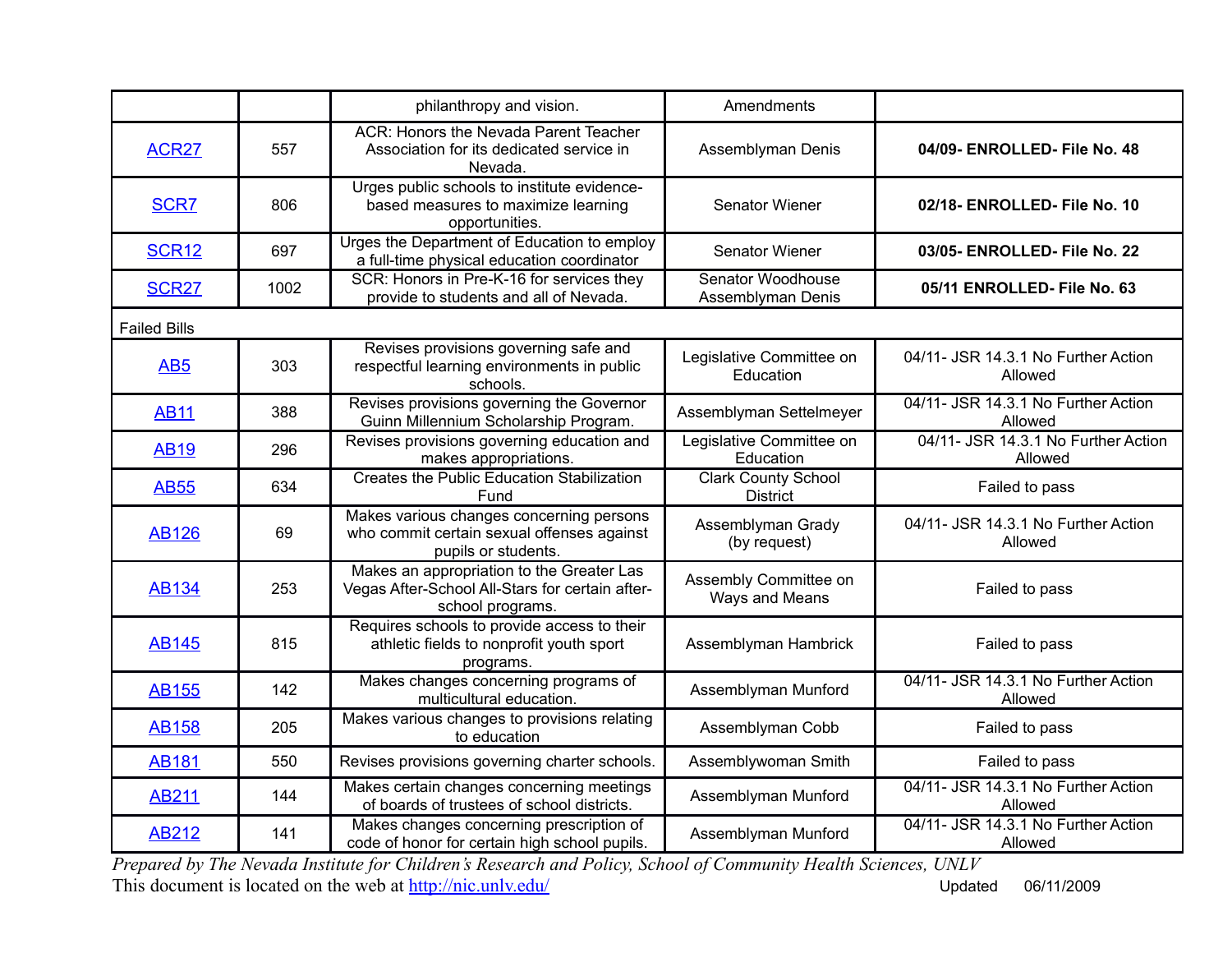| <b>AB285</b>    | 853  | Makes various changes to physical activity in<br>public schools and other provisions related to<br>education.                                                         | Assemblyman Christensen                 | Failed to pass                                 |
|-----------------|------|-----------------------------------------------------------------------------------------------------------------------------------------------------------------------|-----------------------------------------|------------------------------------------------|
| <b>AB318</b>    | 249  | Makes various changes concerning<br>curriculum for high schools.                                                                                                      | Assemblyman Munford                     | 04/11- JSR 14.3.1 No Further Action<br>Allowed |
| <b>AB319</b>    | 50   | Makes various changes relating to teachers.                                                                                                                           | Assemblyman Segerblom                   | Failed to pass                                 |
| <b>AB336</b>    | 749  | Revises provisions governing local school<br>decision-making                                                                                                          | Assemblyman Hambrick                    | 04/11- JSR 14.3.1 No Further Action<br>Allowed |
| <b>AB340</b>    | 854  | Enacts provisions relating to school choice<br>and makes other changes related to<br>education.                                                                       | Assemblyman Christensen                 | 04/11- JSR 14.3.1 No Further Action<br>Allowed |
| <b>AB343</b>    | 554  | Revises provisions relating to the educational<br>requirements for children employed in the<br>entertainment industry.                                                | Assemblyman Manendo                     | 04/11- JSR 14.3.1 No Further Action<br>Allowed |
| <b>AB351</b>    | 516  | Makes various changes relating to education.                                                                                                                          | Assemblyman Christensen                 | 04/11- JSR 14.3.1 No Further Action<br>Allowed |
| <b>AB420</b>    | 1093 | Makes various changes relating to day care<br>centers.                                                                                                                | Assemblywoman<br>Kirkpatrick            | 04/11- JSR 14.3.1 No Further Action<br>Allowed |
| <b>AB421</b>    | 1008 | Revises provisions governing Charter<br>schools.                                                                                                                      | Assemblyman Munford                     | 04/11- JSR 14.3.1 No Further Action<br>Allowed |
| <b>AB446</b>    | 581  | Establishes a state funding prioritization plan<br>for education, health and prisons.                                                                                 | Assemblywoman Buckley                   | Failed to pass                                 |
| <b>AB453</b>    | 879  | Provides incentives for teachers who teach at<br>certain at-risk schools or in specialized<br>classrooms.                                                             | Assemblywoman Woodbury                  | 04/11- JSR 14.3.1 No Further Action<br>Allowed |
| <b>AB458</b>    | 685  | Repeals tax abatements and exemptions that<br>take money away from schools.                                                                                           | <b>Assemblywoman Buckley</b>            | Failed to pass                                 |
| <b>AB489</b>    | 297  | Revises provisions governing sponsorship of<br>charter schools.                                                                                                       | Legislative Committee on<br>Education   | Failed to pass                                 |
| <b>AB505</b>    | 784  | Revises provisions governing the graduation<br>of pupils.                                                                                                             | Assembly Committee on<br>Education      | Failed to pass                                 |
| <b>AB553</b>    | 1285 | Makes appropriation to the Communities in<br>Schools of Southern Nevada to coordinate<br>the provision of student and family services.                                | Assembly Committee on<br>Ways and Means | Failed to pass                                 |
| SB <sub>2</sub> | 64   | Makes an appropriation to the State<br>Distributive School Account to ensure that the<br>amount of money expended per pupil meets<br>or exceeds the national average. | Senator Schneider                       | Failed to pass                                 |
| <b>SB19</b>     | 302  | Revises provisions governing promotion to<br>high school.                                                                                                             | Legislative Committee on<br>Education   | 05/16- JSR 14.3.3 No Further Action<br>Allowed |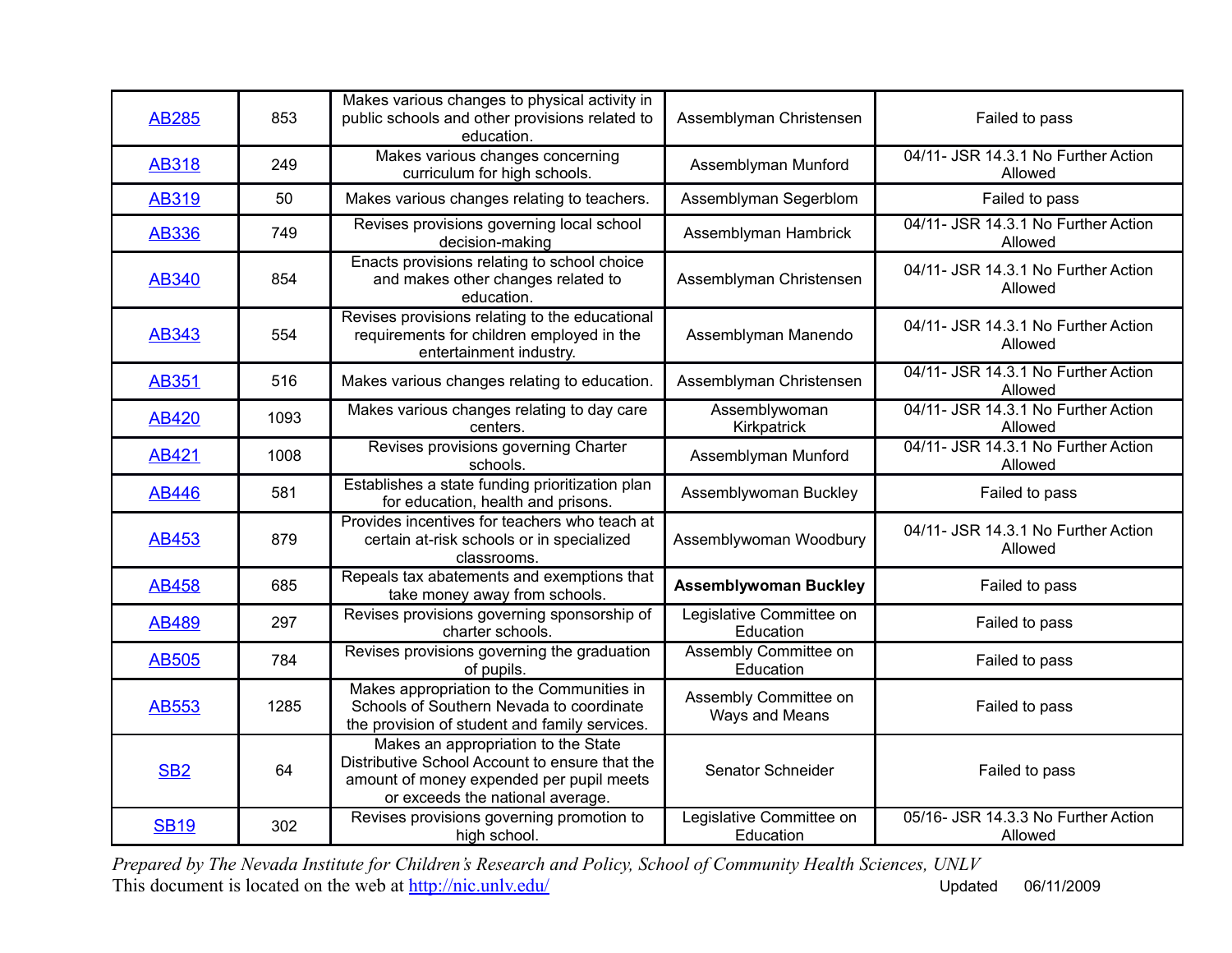| <b>SB20</b>  | 300  | Revises provisions governing educational<br>personnel.                                                                                                                                 | Legislative Committee on<br>Education                   | Failed to pass                                 |
|--------------|------|----------------------------------------------------------------------------------------------------------------------------------------------------------------------------------------|---------------------------------------------------------|------------------------------------------------|
| <b>SB30</b>  | 425  | Eliminates the statutory requirement for<br>school districts to publish quarterly list of<br>expenditures.                                                                             | Department of Education                                 | 04/11- JSR 14.3.1 No Further Action<br>Allowed |
| <b>SB56</b>  | 412  | Authorizes the Superintendent of Public<br>Instruction to waive the required minimum<br>amount of money school districts must<br>expend on textbooks in times of economic<br>hardship. | Washoe County School<br><b>District</b>                 | 04/11- JSR 14.3.1 No Further Action<br>Allowed |
| <b>SB80</b>  | 586  | Revises provisions governing the P-16<br>Advisory Council.                                                                                                                             | Senator Cegavske                                        | Failed to pass                                 |
| <b>SB81</b>  | 15   | Establishes a Special Needs Scholarship<br>Program.                                                                                                                                    | Senator Cegavske                                        | Failed to pass                                 |
| <b>SB135</b> | 662  | Requires pupils in certain grades of public<br>schools to wear uniform clothing to classes                                                                                             | Senator Coffin                                          | 04/11- JSR 14.3.1 No Further Action<br>Allowed |
| <b>SB150</b> | 664  | Creates the Stabilization Fund for School<br><b>Districts</b>                                                                                                                          | Senator Rhoads                                          | Failed to pass                                 |
| <b>SB164</b> | 298  | Revises provisions governing charter schools<br>and university schools for profoundly gifted<br>pupils.                                                                                | Legislative Committee on<br>Education                   | Failed to pass                                 |
| <b>SB259</b> | 679  | Provides for alternative certification of<br>teachers                                                                                                                                  | Senator Cegavske                                        | 05/16- JSR 14.3.3 No Further Action<br>Allowed |
| <b>SB270</b> | 1012 | Makes an appropriation for "Learning for Life"<br>program.                                                                                                                             | Senator Lee                                             | Failed to pass                                 |
| <b>SB275</b> | 170  | Provides for the creation of a Statewide<br><b>Education Efficiency and Equity Commission</b>                                                                                          | Senator Horsford                                        | Failed to pass                                 |
| <b>SB286</b> | 637  | Revises the provisions governing the<br>provision of early intervention services for<br>children with disabilities                                                                     | Senator Cegavske                                        | Failed to pass                                 |
| <b>SB289</b> | 84   | Establishes the Special Needs Scholarship<br>Tax Credit Program.                                                                                                                       | Senator Cegavske                                        | 04/11- JSR 14.3.1 No Further Action<br>Allowed |
| <b>SB326</b> | 13   | Revises provisions governing education.                                                                                                                                                | Senator Cegavske                                        | 04/11- JSR 14.3.1 No Further Action<br>Allowed |
| <b>SB330</b> | 171  | Revises the provisions governing the Nevada<br>Department of Education                                                                                                                 | Senator Horsford                                        | Failed to pass                                 |
| <b>SB378</b> | 1134 | Revises provisions relating to pupils.                                                                                                                                                 | Senate Committee on<br><b>Health and Education</b>      | Failed to pass                                 |
| <b>SB379</b> | 285  | Revises provisions governing certain<br>educational programs and makes an<br>appropriation.                                                                                            | Senate Committee on<br>Human Resources and<br>Education | 05/16- JSR 14.3.3 No Further Action<br>Allowed |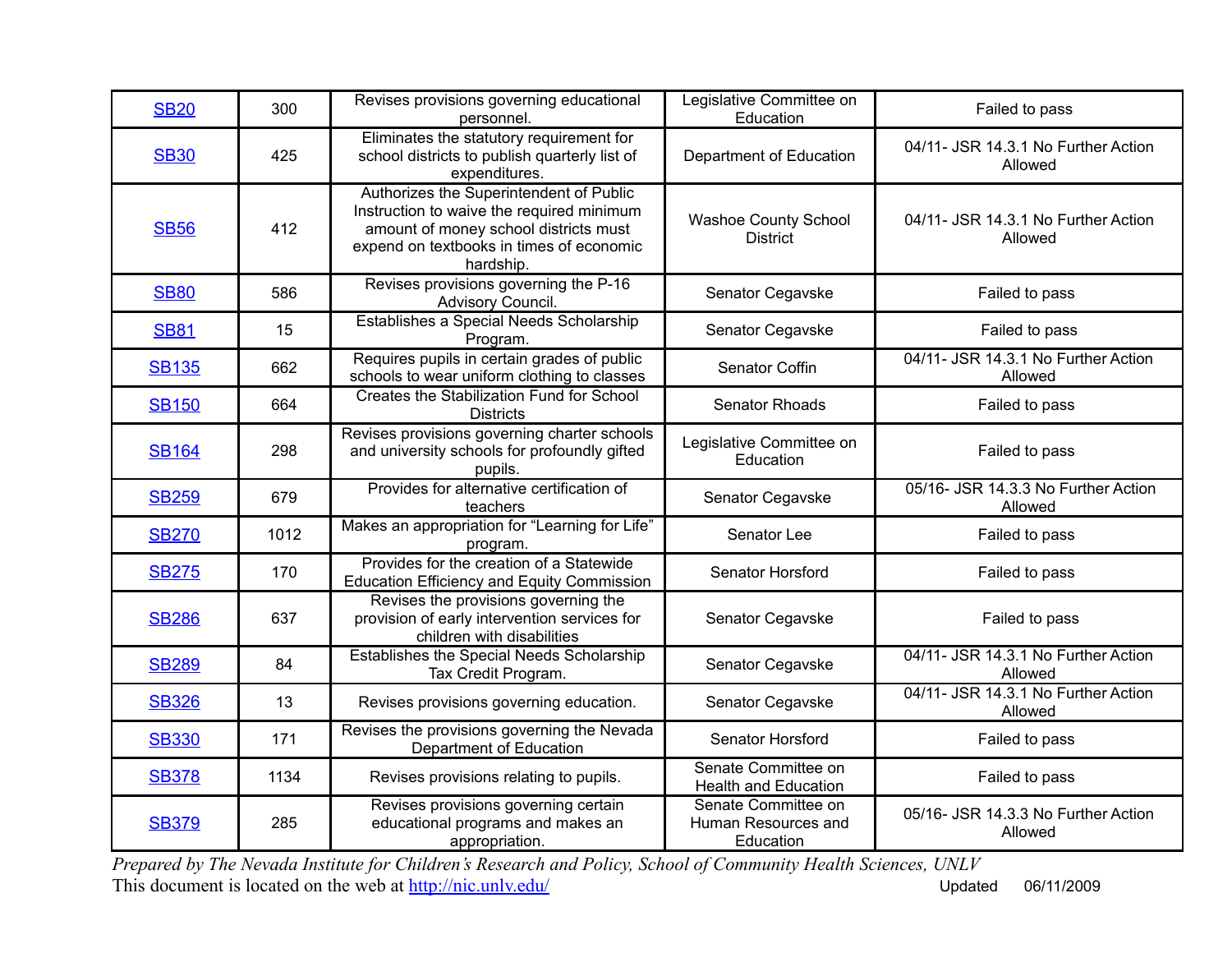| <b>SB384</b>                             | 805 | Revises provisions governing charter schools.                                                                                                                             | Senate Committee on<br><b>Health and Education</b>        | 04/11- JSR 14.3.1 No Further Action<br>Allowed |
|------------------------------------------|-----|---------------------------------------------------------------------------------------------------------------------------------------------------------------------------|-----------------------------------------------------------|------------------------------------------------|
| <b>SB385</b>                             | 279 | Revises provisions governing charter schools.                                                                                                                             | Senate Committee on<br>Human Resources and<br>Education   | Failed to pass                                 |
| AJR4                                     | 882 | Proposes to amend the Nevada Constitution<br>to provide for tax rebates for certain eligible<br>students who attend private schools.                                      | Assemblyman Goedhart                                      | 04/11- JSR 14.3.1 No Further Action<br>Allowed |
| Bill Draft Requests (never became bills) |     |                                                                                                                                                                           |                                                           |                                                |
|                                          | 21  | Makes various changes concerning school<br>security and safety.                                                                                                           | Senator Nolan                                             |                                                |
|                                          | 167 | Revises provisions governing empowerment<br>schools.                                                                                                                      | Senator Horsford                                          |                                                |
|                                          | 232 | Revises provisions relating to the State Board<br>of Education.                                                                                                           | Senator Horsford                                          |                                                |
|                                          | 248 | Provides for the enactment of "The Nevada"<br><b>Education Improvement Through Flexibility</b><br>Act" which revises the provisions governing<br>county school districts. | Senator Heck                                              |                                                |
|                                          | 274 | Revises provisions governing school safety.                                                                                                                               | Assemblywoman Parnell                                     |                                                |
|                                          | 560 | Provides for voluntary donations for the<br>support of public education.                                                                                                  | Assemblyman Denis                                         |                                                |
|                                          | 606 | Enacts provisions relating to pupil<br>achievement, parental involvement and<br>professional development for educational<br>personnel.                                    | <b>Senate Committee on</b><br><b>Health and Education</b> |                                                |
|                                          | 628 | Establishes the Stability Account for<br>Education.                                                                                                                       | Senator Heck                                              |                                                |
|                                          | 781 | Revises provisions governing pupils.                                                                                                                                      | Assembly Committee on<br>Education                        |                                                |
|                                          | 783 | Provides for certain educational programs<br>and services.                                                                                                                | Assembly Committee on<br>Education                        |                                                |
|                                          | 831 | Enacts provisions relating to teacher<br>recruitment and preparation time.                                                                                                | Assemblywoman Dondero<br>Loop                             |                                                |
|                                          | 881 | Makes various changes to provisions relating<br>to education.                                                                                                             | Assemblywoman Woodbury                                    |                                                |
|                                          | 928 | Revises provisions relating to education.                                                                                                                                 | Senator Raggio                                            |                                                |
|                                          | 996 | Revises provisions relating to the provision of<br>instruction on human sexuality to pupils.                                                                              | Assemblyman Ohreshcall                                    |                                                |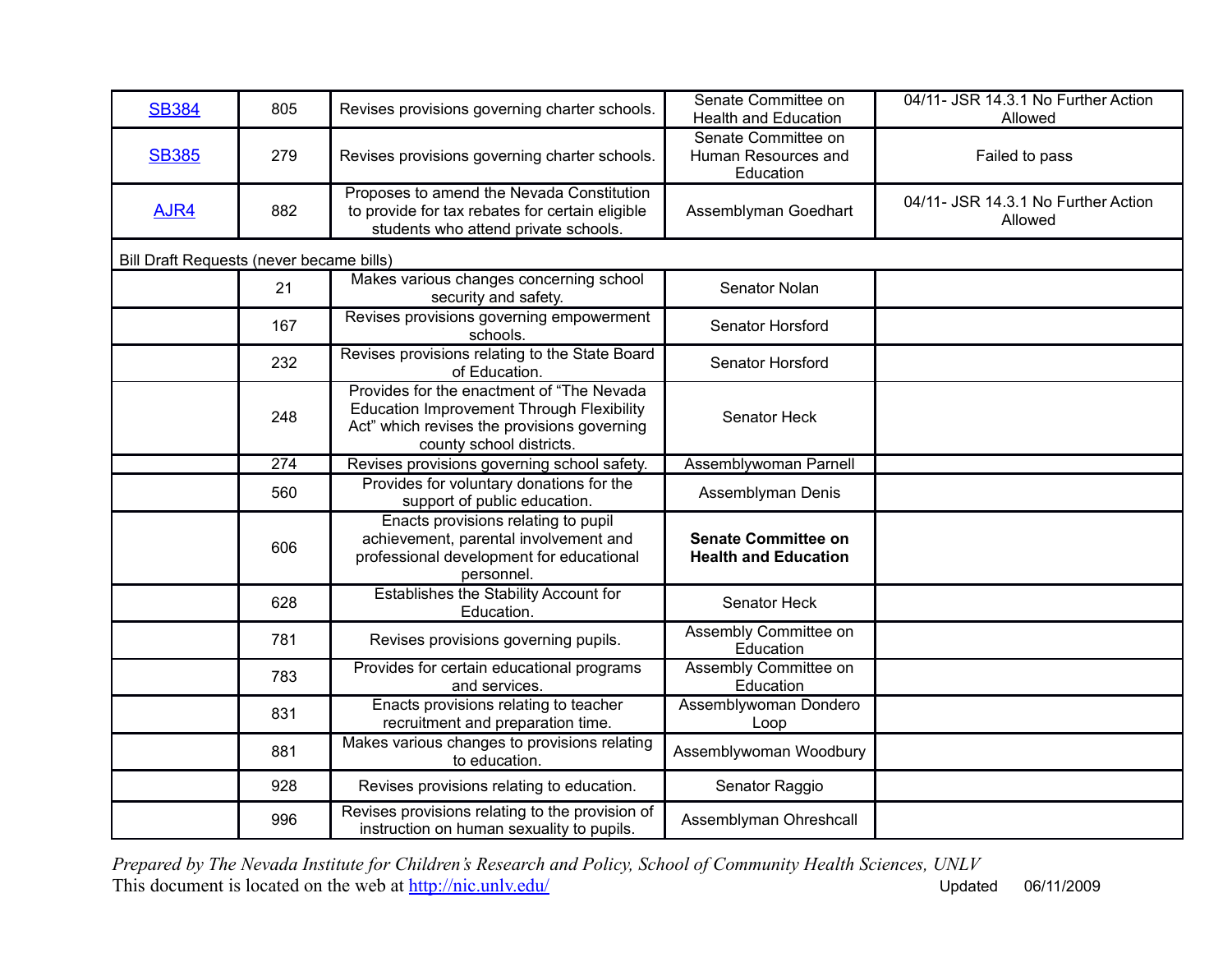|                     | 1153 | Revises provisions relating to education.                                                                                                                                                                                                                                  | Senate Committee on<br><b>Health and Education</b> |                                                |  |  |
|---------------------|------|----------------------------------------------------------------------------------------------------------------------------------------------------------------------------------------------------------------------------------------------------------------------------|----------------------------------------------------|------------------------------------------------|--|--|
| <b>Health</b>       |      |                                                                                                                                                                                                                                                                            |                                                    |                                                |  |  |
| <b>Passed Bills</b> |      |                                                                                                                                                                                                                                                                            |                                                    |                                                |  |  |
| <b>AB162</b>        | 44   | Mandates insurance coverage for autism<br>screening and treatment.                                                                                                                                                                                                         | Assemblyman Ohrenschall                            | 05/29-APPROVED-Ch 331                          |  |  |
| <b>AB219</b>        | 682  | Makes various changes concerning the<br>monitoring of lead exposure in children in this<br>state                                                                                                                                                                           | Assemblyman Hardy                                  | 05/19- APPROVED- Ch 123                        |  |  |
| SB <sub>4</sub>     | 210  | Revises provisions relating to Medicaid and<br>the Children's Health Insurance Program.                                                                                                                                                                                    | Legislative Committee on<br><b>Health Care</b>     | 05/22- APPROVED- Ch 171                        |  |  |
| <b>SB131</b>        | 660  | Requires mental health consortiums to<br>develop long-range strategic plans for the<br>provision of mental health services to children                                                                                                                                     | Senator Cegavske                                   | 05/22- APPROVED- Ch 185                        |  |  |
| <b>ACR21</b>        | 856  | ACR: Honors the Angel Kiss Foundation for<br>helping families of children with cancer.                                                                                                                                                                                     | Assemblywoman Smith                                | 04/09- ENROLLED- File No. 42.                  |  |  |
| <b>Failed Bills</b> |      |                                                                                                                                                                                                                                                                            |                                                    |                                                |  |  |
| <b>AB68</b>         | 151  | Provides for issuance of certificate of birth<br>resulting in stillbirth.                                                                                                                                                                                                  | Assemblyman Stewart                                | 04/11- JSR 14.3.1 No Further Action<br>Allowed |  |  |
| <b>AB222</b>        | 990  | Provides funding for autism programs and<br>services                                                                                                                                                                                                                       | Assembly Committee on<br>Ways and Means            | Failed to pass                                 |  |  |
| <b>AB368</b>        | 155  | Requires persons suffering from mental<br>illness to receive outpatient treatment under<br>certain circumstances.                                                                                                                                                          | Assemblyman Stewart                                | 04/22- JSR 14.3.2 No Further Action<br>Allowed |  |  |
| <b>AB446</b>        | 581  | Establishes a state funding prioritization plan<br>for education, health and prisons.                                                                                                                                                                                      | Assemblywoman Buckley                              | Failed to pass                                 |  |  |
| <b>AB544</b>        | 1266 | Expands eligibility for family planning services<br>within the Medicaid Program                                                                                                                                                                                            | Assembly Committee on<br>Ways and Means            | Failed to pass                                 |  |  |
| <b>SB24</b>         | 450  | Requires the Director of the Department of<br>Health and Human Services to include in the<br>State Plan for Medicaid a program to provide<br>a preliminary determination of eligibility under<br>the Supplemental Security Income Program<br>to receive Medicaid benefits. | <b>Clark County</b>                                | Failed to pass                                 |  |  |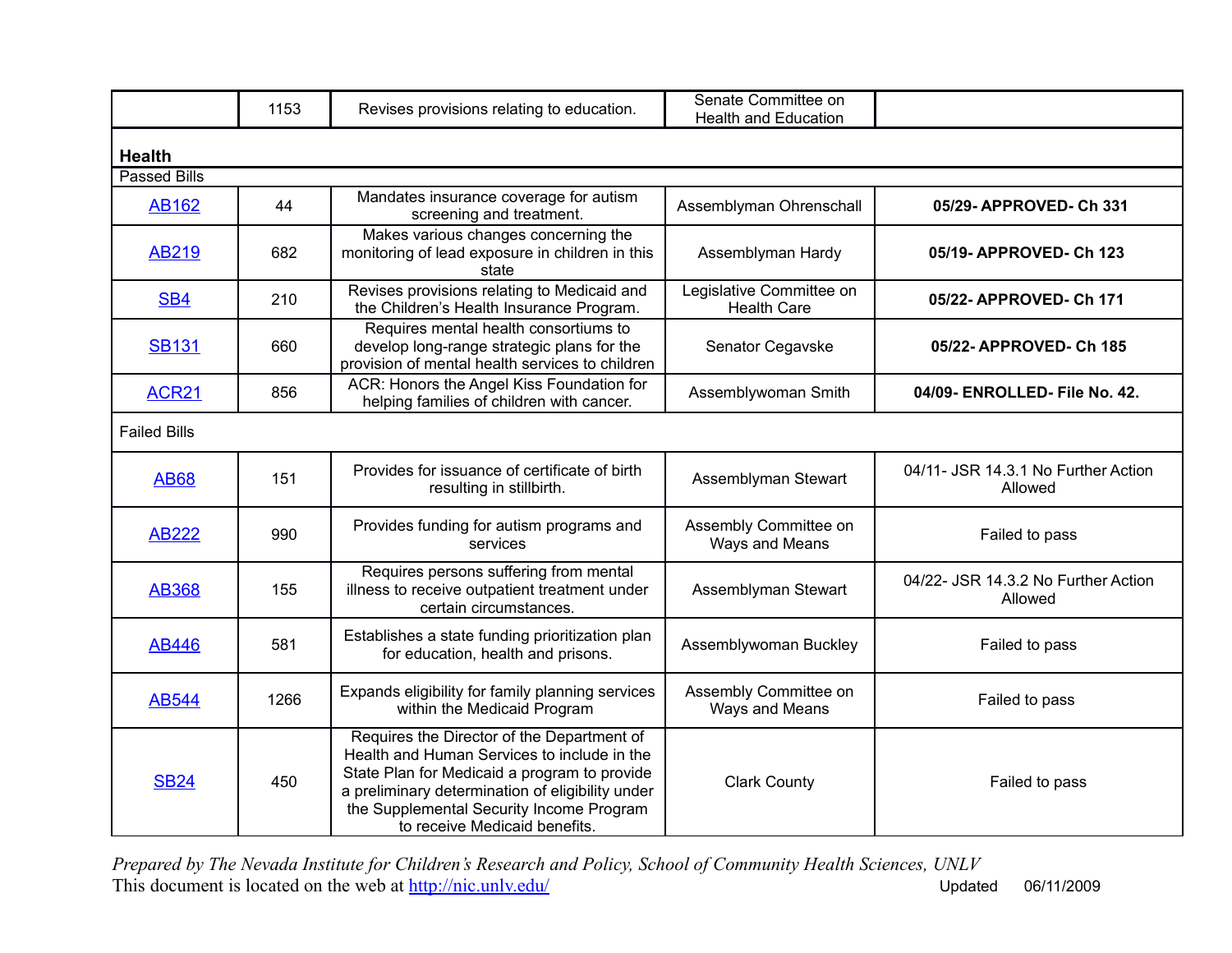| <b>SB233</b>                             | 105  | Provides for the free immunization of certain<br>children against certain diseases within<br>certain limits.                                                                                                                                                                                          | Senator Woodhouse                                  | Failed to pass          |
|------------------------------------------|------|-------------------------------------------------------------------------------------------------------------------------------------------------------------------------------------------------------------------------------------------------------------------------------------------------------|----------------------------------------------------|-------------------------|
| <b>SB293</b>                             | 701  | Requires a court order for certain medical<br>treatment for foster children                                                                                                                                                                                                                           | Senator Cegavske                                   | Failed to pass          |
| <b>SB381</b>                             | 809  | Revises provisions relating to immunizations<br>for children.                                                                                                                                                                                                                                         | Senate Committee on<br><b>Health and Education</b> | Failed to pass          |
| Bill Draft Requests (never became bills) |      |                                                                                                                                                                                                                                                                                                       |                                                    |                         |
|                                          | 78   | Establishes certain requirements for plastic<br>products that contain certain chemical<br>compounds which are intended to be used by<br>children.                                                                                                                                                     | Assemblyman Parks                                  |                         |
|                                          | 154  | Revises provisions governing immunization of<br>children.                                                                                                                                                                                                                                             | Assemblyman Stewart                                |                         |
|                                          | 798  | Provides support for programs that<br>discourage eating disorders in children.                                                                                                                                                                                                                        | Assemblywoman McClain                              |                         |
| <b>Safety and Security</b>               |      |                                                                                                                                                                                                                                                                                                       |                                                    |                         |
| <b>Passed Bills</b>                      |      |                                                                                                                                                                                                                                                                                                       |                                                    |                         |
| <b>AB59</b>                              | 265  | Creates a rebuttable presumption against an<br>award of joint custody or unsupervised<br>visitation for a parent who has abducted the<br>child in the past.                                                                                                                                           | <b>Attorney General</b>                            | 05/11- APPROVED- Ch 67  |
| <b>AB85</b>                              | 259  | Revises the provisions governing sex<br>offender registration and notification<br>requirements.                                                                                                                                                                                                       | <b>Attorney General</b>                            | 05/19-APPROVED-Ch 116   |
| <b>AB88</b>                              | 267  | Authorizes forfeiture proceedings to be brought<br>under the technological crimes provisions and<br>establishes a civil remedy for injuries resulting<br>from the production, promotion, distribution or<br>possession of images or movies that include<br>any portion of a child sexual abuse crime. | <b>Attorney General</b>                            | 06/09-APPROVED-Ch 471   |
| <b>AB238</b>                             | 177  | Makes certain changes concerning persons<br>who commit certain sexual offenses.                                                                                                                                                                                                                       | Assemblyman Horne                                  | 05/28-APPROVED-Ch 291   |
| <b>AB325</b>                             | 1028 | Revises provisions related to sex offenders.                                                                                                                                                                                                                                                          | Assemblyman Stewart                                | 05/28-APPROVED-Ch 300   |
| <b>AB380</b>                             | 727  | Makes various changes addressing sexual<br>exploitation of minors.                                                                                                                                                                                                                                    | Assemblyman Hambrick                               | 05/22- APPROVED- Ch 160 |
| AB412                                    | 111  | Makes certain changes concerning student<br>drivers.                                                                                                                                                                                                                                                  | Assemblyman Claborn                                | 05/06- APPROVED- Ch 29  |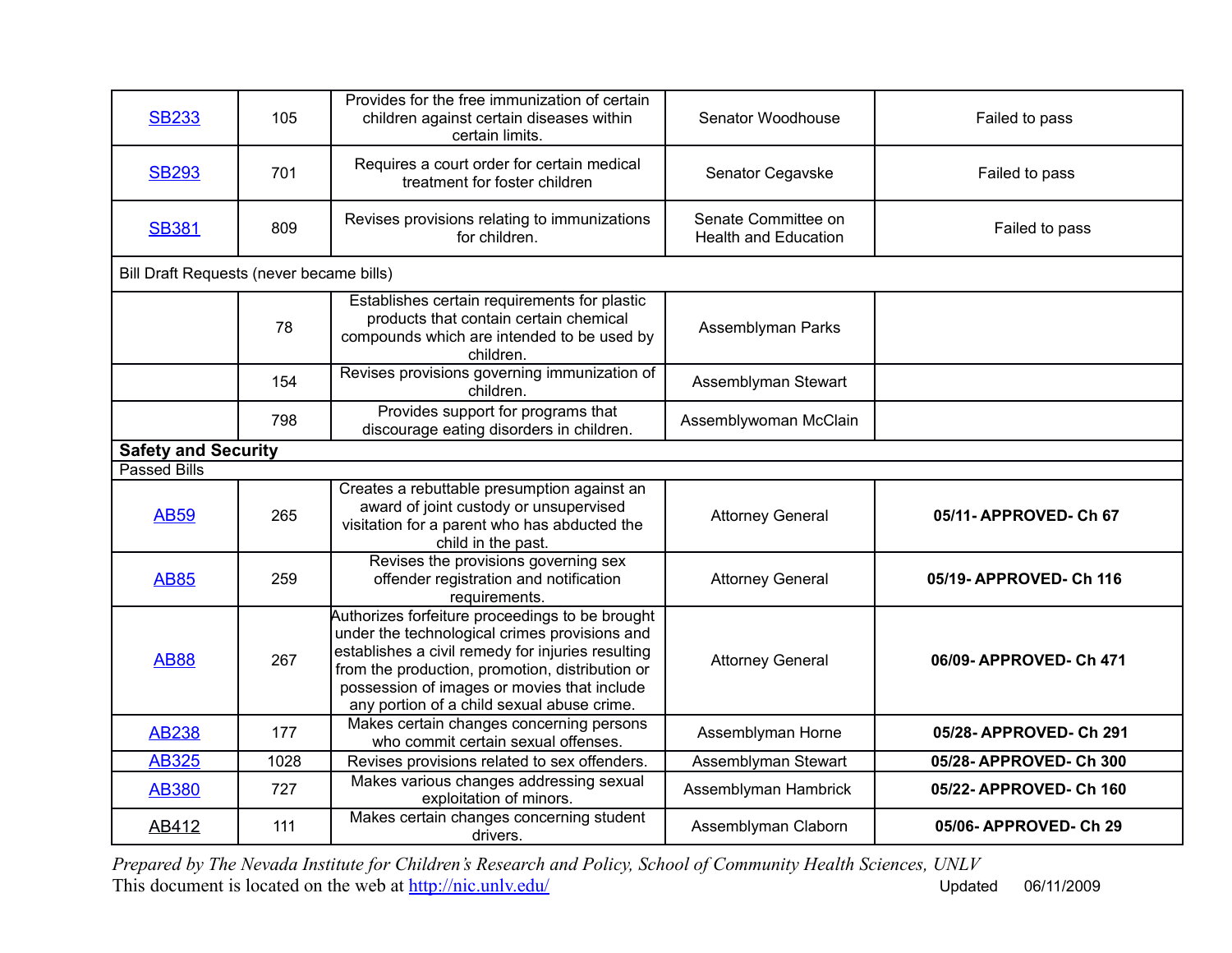| AB430                                    | 464            | Prohibits retailers from promoting or selling<br>children's toys that have been voluntarily<br>recalled.                                     | Assemblywoman Pierce                                         | 06/03-APPROVED-Ch 436                          |  |
|------------------------------------------|----------------|----------------------------------------------------------------------------------------------------------------------------------------------|--------------------------------------------------------------|------------------------------------------------|--|
| <b>SB14</b>                              | 117            | Revises provisions governing marriage<br>licenses to increase the fee that funds the<br>Account for Aid for Victims of Domestic<br>Violence. | <b>Senator Mathews</b>                                       | 05/13- APPROVED- Ch 76                         |  |
| <b>SB142</b>                             | 723            | Provides for enhanced penalty for contributing<br>to the delinquency of a minor.                                                             | <b>Senator McGinness</b>                                     | 05/19-APPROVED-Ch 112                          |  |
| <b>SB163</b>                             | 28             | Prohibits cyber bullying.                                                                                                                    | Senator Wiener                                               | 05/22- APPROVED- Ch 188                        |  |
| <b>Failed Bills</b>                      |                |                                                                                                                                              |                                                              |                                                |  |
| AB <sub>2</sub>                          | $\overline{2}$ | Requires certain training in the correct<br>installation of child restraint seats.                                                           | Assemblyman Carpenter                                        | 04/11- JSR 14.3.1 No Further Action<br>Allowed |  |
| <b>AB33</b>                              | 261            | Increases penalty for subsequent convictions<br>of crimes which constitute domestic violence.                                                | <b>Attorney General</b>                                      | Failed to pass                                 |  |
| <b>AB126</b>                             | 69             | Makes various changes concerning persons<br>who commit certain sexual offenses against<br>pupils or students.                                | Assemblyman Grady<br>(by request)                            | 04/11- JSR 14.3.1 No Further Action<br>Allowed |  |
| <b>AB217</b>                             | 32             | Prohibits minors from using cellular<br>telephones and similar devices while<br>operating motor vehicles.                                    | Assemblyman Manendo                                          | 04/11- JSR 14.3.1 No Further Action<br>Allowed |  |
| <b>AB269</b>                             | 146            | Makes certain changes concerning homeless<br>youth.                                                                                          | Assemblyman Conklin                                          | 04/11- JSR 14.3.1 No Further Action<br>Allowed |  |
| <b>AB315</b>                             | 880            | Increases the penalties for committing certain<br>sexual or violent crimes against children.                                                 | Assemblywoman Woodbury                                       | 04/11- JSR 14.3.1 No Further Action<br>Allowed |  |
| <b>AB408</b>                             | 522            | Makes various changes relating to gang<br>activity.                                                                                          | Assemblyman Christensen                                      | 04/11- JSR 14.3.1 No Further Action<br>Allowed |  |
| <b>SB18</b>                              | 384            | Revises provisions governing speed limits in<br>school zones and school crossing zones.                                                      | Senator Washington                                           | 05/16- JSR 14.3.3 No Further Action<br>Allowed |  |
| <b>SB116</b>                             | 20             | Makes failure to wear a safety belt in a motor<br>vehicle a primary offense.                                                                 | Senate Committee on<br>Transportation & Homeland<br>Security | 05/16- JSR 14.3.3 No Further Action<br>Allowed |  |
| <b>SB136</b>                             | 776            | Prohibits persons from using cellular<br>telephones to send or receive text messages<br>while operating motor vehicles.                      | <b>Senator Breeden</b>                                       | 05/16- JSR 14.3.3 No Further Action<br>Allowed |  |
| <b>SB250</b>                             | 1114           | Enacts Model Swimming Pool Barrier and<br>Entrapment, Entanglement, and Evisceration<br>Legislation.                                         | Senator Nolan                                                | 04/11- JSR 14.3.1 No Further Action<br>Allowed |  |
| <b>SB309</b>                             | 533            | Makes various changes to ensure personal<br>scooter safety.                                                                                  | Senator Nolan                                                | Failed to pass                                 |  |
| Bill Draft Requests (never became bills) |                |                                                                                                                                              |                                                              |                                                |  |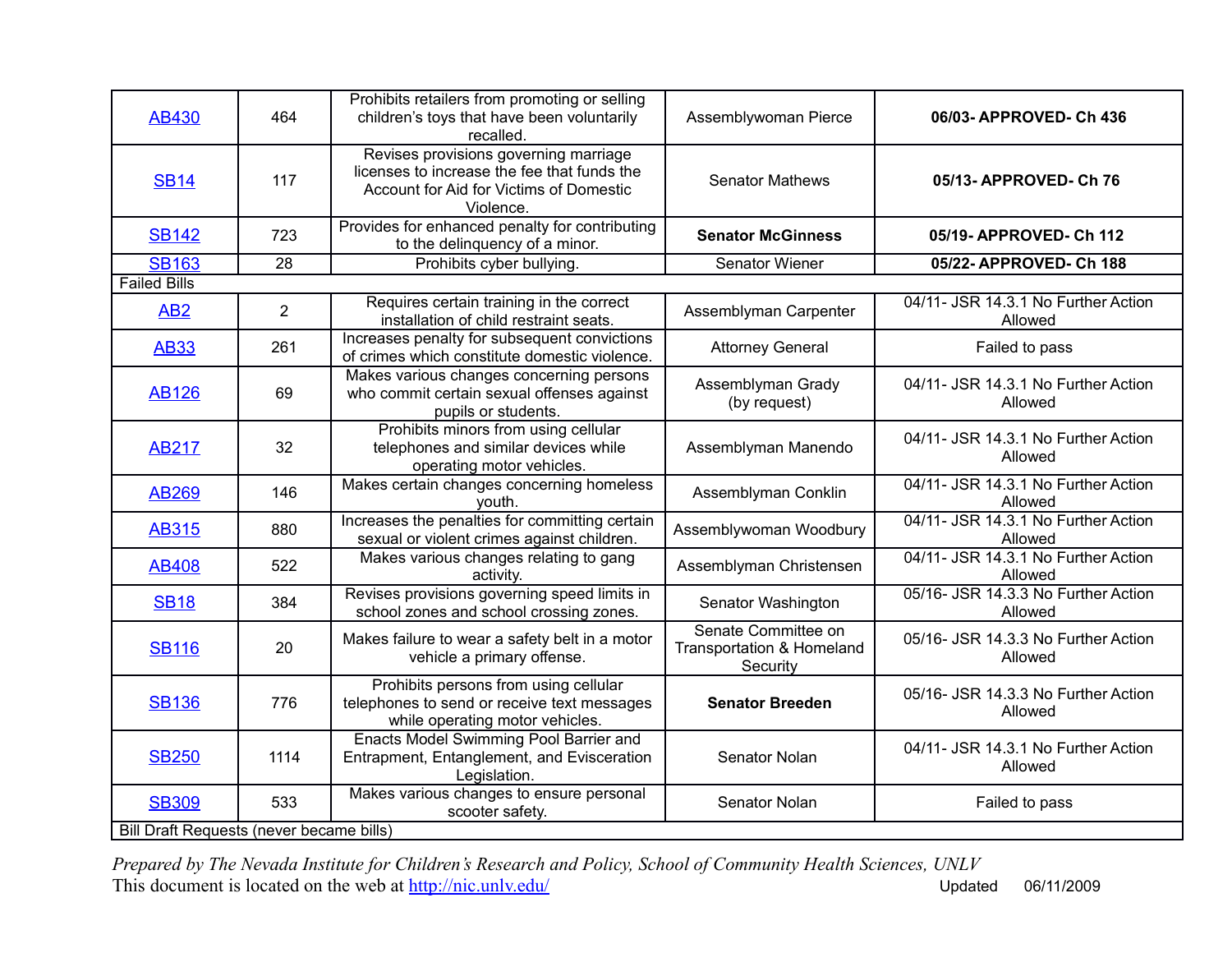|                                          | 8    | Creates state registry of persons convicted of<br>domestic violence and similar crimes.                                                                                                                     | Assemblyman Ohrenschall                                                              |                                                |  |
|------------------------------------------|------|-------------------------------------------------------------------------------------------------------------------------------------------------------------------------------------------------------------|--------------------------------------------------------------------------------------|------------------------------------------------|--|
|                                          | 21   | Makes various changes concerning school<br>security and safety.                                                                                                                                             | Senator Nolan                                                                        |                                                |  |
|                                          | 524  | Revises provisions governing registration<br>requirement for convicted sex offenders.                                                                                                                       | Assemblyman Horne                                                                    |                                                |  |
|                                          | 529  | Makes various changes to provisions relating<br>to domestic violence.                                                                                                                                       | Assemblyman Kihuen                                                                   |                                                |  |
| <b>Juvenile Justice</b>                  |      |                                                                                                                                                                                                             |                                                                                      |                                                |  |
| <b>Passed Bills</b>                      |      |                                                                                                                                                                                                             |                                                                                      |                                                |  |
| <b>AB237</b>                             | 825  | Revises provisions governing the<br>presumptive certification of certain juveniles<br>as adults.                                                                                                            | Assembly Committee on<br>Judiciary                                                   | 05/11-APPROVED-Ch 69                           |  |
| <b>AB335</b>                             | 85   | Revises provisions governing policies and<br>penalties for criminal gang activities.                                                                                                                        | Assemblywoman Parnell                                                                | 05/28- APPROVED- Ch 303                        |  |
| <b>Failed Bills</b>                      |      |                                                                                                                                                                                                             |                                                                                      |                                                |  |
| <b>SB113</b>                             | 626  | Creates a permanent Subcommittee on<br>Juvenile Justice of the Advisory<br>Commission on the Administration of<br>Justice.                                                                                  | Senator Horsford                                                                     | Failed to pass                                 |  |
| <b>SB85</b>                              | 407  | Revises provisions relating to the financial<br>support of regional facilities for the detention<br>of children.                                                                                            | NV Supreme Court                                                                     | Failed to pass                                 |  |
| <b>SB274</b>                             | 627  | Creates an interdisciplinary committee to<br>address issues related to juveniles.                                                                                                                           | Senator Horsford                                                                     | Failed to pass                                 |  |
| <b>AB265</b>                             | 834  | Revises provisions governing juvenile<br>justice                                                                                                                                                            | Assemblyman Denis                                                                    | 05/16- JSR 14.3.3 No Further Action<br>Allowed |  |
| Bill Draft Requests (never became bills) |      |                                                                                                                                                                                                             |                                                                                      |                                                |  |
|                                          | 1259 | Makes a supplemental appropriation to the<br>Department of Health and Human Services<br>for unanticipated shortfalls in Fiscal Year<br>2008-2009 for increased Medicare costs for<br>youth parole services. | Department of<br>Administration                                                      |                                                |  |
| <b>Other</b>                             |      |                                                                                                                                                                                                             |                                                                                      |                                                |  |
| <b>Passed Bills</b>                      |      |                                                                                                                                                                                                             |                                                                                      |                                                |  |
| <b>AB101</b>                             | 340  | Revises provisions governing the<br>enforcement of child support.                                                                                                                                           | Division of Welfare &<br>Supportive Services -<br><b>Health &amp; Human Services</b> | 05/26- APPROVED- Ch 235                        |  |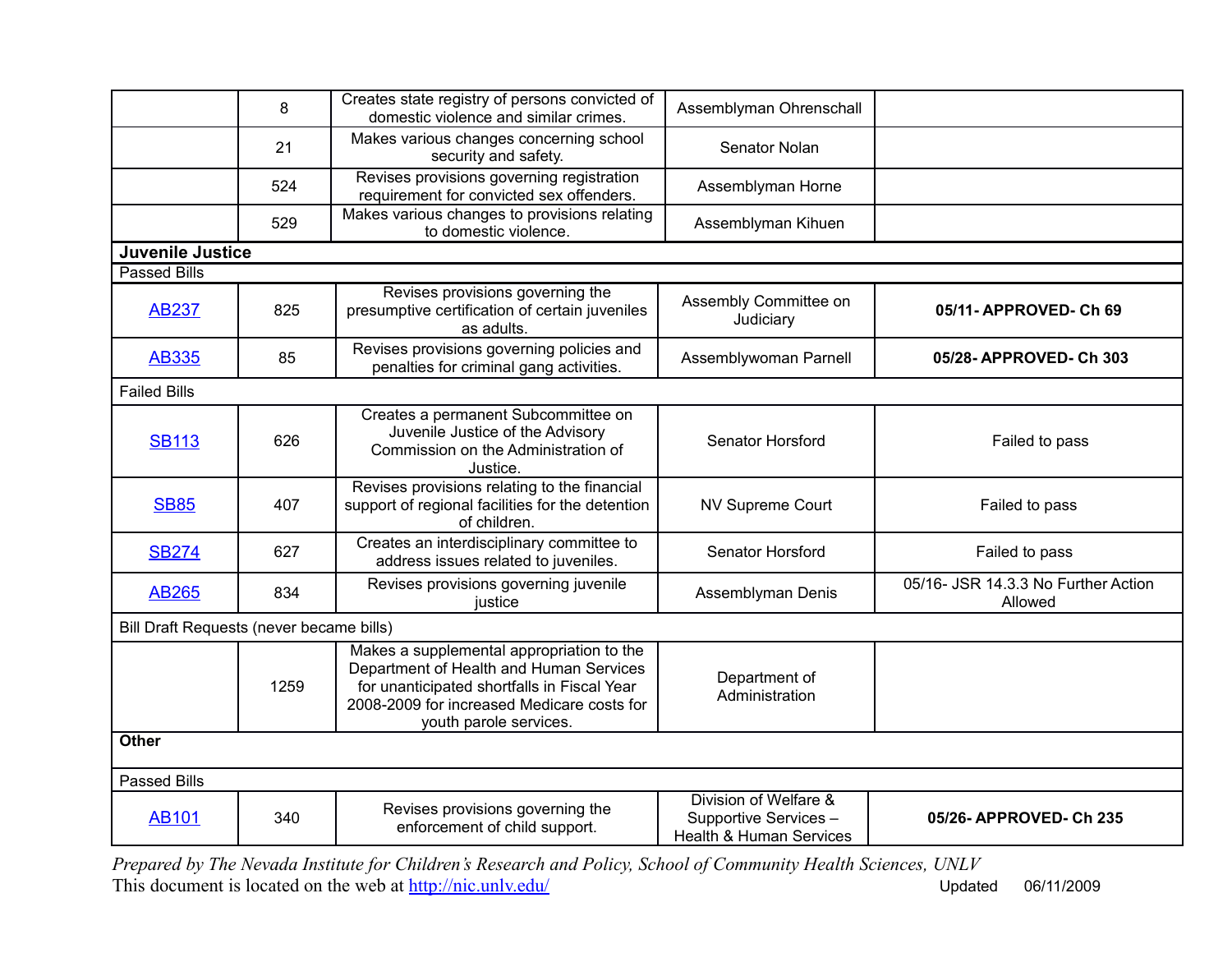| <b>AB280</b>                             | 571  | Proposes amendments to the Uniform<br>Interstate Family Support Act.                                                                  | Assemblyman Segerblom                                                                       | 05/06- APPROVED- Ch 47                         |  |  |
|------------------------------------------|------|---------------------------------------------------------------------------------------------------------------------------------------|---------------------------------------------------------------------------------------------|------------------------------------------------|--|--|
| <b>AB320</b>                             | 906  | Revises provisions relating to<br>guardianships.                                                                                      | Assemblywoman Pierce                                                                        | 06/04 - APPROVED- Ch 449                       |  |  |
| <b>SB23</b>                              | 328  | Revises provisions governing organizational<br>matters within the Department of Health and<br>Human Services.                         | Dept. of Health and Human<br><b>Services</b>                                                | 05/18- APPROVED- Ch 78                         |  |  |
| <b>SB79</b>                              | 327  | Consolidates various statutory boards and<br>committees of the Department of Health and<br>Human Services.                            | Dept. of Health and Human<br><b>Services</b>                                                | 05/22- APPROVED- Ch 181                        |  |  |
| <b>SB161</b>                             | 91   | Revises provisions governing the Nevada<br>Youth Legislative Issues Forum.                                                            | Senator Wiener                                                                              | 05/12- APPROVED- Ch 74                         |  |  |
| <b>SB231</b>                             | 975  | Makes various changes concerning food<br>establishments connected with a child care<br>facility.                                      | Senator Cegavske                                                                            | 05/28-APPROVED-Ch 249                          |  |  |
| ACR <sub>11</sub>                        | 980  | ACR: Recognition March 2, 2009, as "Read<br>Across America" Day in Nevada in<br>commemoration of Dr. Suess's Birthday.                | Assembly Committee on<br>Elections, Procedures, and<br><b>Constitutional Amendments</b>     | 03/04- ENROLLED- File No. 21                   |  |  |
| ACR28                                    | 1245 | ACR: Designates a Homeless Youth<br>Awareness Day.                                                                                    | Assembly Committee on<br>Elections, Procedures,<br>Ethics, and Constitutional<br>Amendments | 05/01- ENROLLED- File No. 58                   |  |  |
| <b>SCR33</b>                             | 1269 | SCR: Recognizes Nicholas Stevens as the<br>2008 Children's Miracle Network Miracle<br>Child of Nevada.                                | Senate Committee on<br>Legislative Operations and<br>Elections                              | 05/13- ENROLLED- File No. 72                   |  |  |
| <b>Failed Bills</b>                      |      |                                                                                                                                       |                                                                                             |                                                |  |  |
| <b>AB157</b>                             | 137  | Provides that head of household which<br>receives temporary assistance to needy<br>families must accept certain employment.           | Assemblyman Cobb                                                                            | 04/11- JSR 14.3.1 No Further Action<br>Allowed |  |  |
| <b>AB391</b>                             | 642  | Makes changes concerning use of tanning<br>devices by minors.                                                                         | Assemblywoman Koivisto                                                                      | 04/11- JSR 14.3.1 No Further Action<br>Allowed |  |  |
| <b>AB485</b>                             | 1117 | Revises provisions governing the program<br>to provide temporary assistance to needy<br>families.                                     | Assembly Committee on<br>Health and Human<br>Services                                       | 04/11- JSR 14.3.1 No Further Action<br>Allowed |  |  |
| <b>SB107</b>                             | 650  | Limits the liability of certain nonprofit<br>organizations and their agents, employees<br>and volunteers under certain circumstances. | <b>Senator Hardy</b>                                                                        | 04/11- JSR 14.3.1 No Further Action<br>Allowed |  |  |
| <b>SB257</b>                             | 1058 | Makes appropriations to support the<br>Nevada Alliance of Boys and Girls Clubs.                                                       | <b>Senator Mathews</b>                                                                      | Failed to pass                                 |  |  |
| Bill Draft Requests (never became bills) |      |                                                                                                                                       |                                                                                             |                                                |  |  |